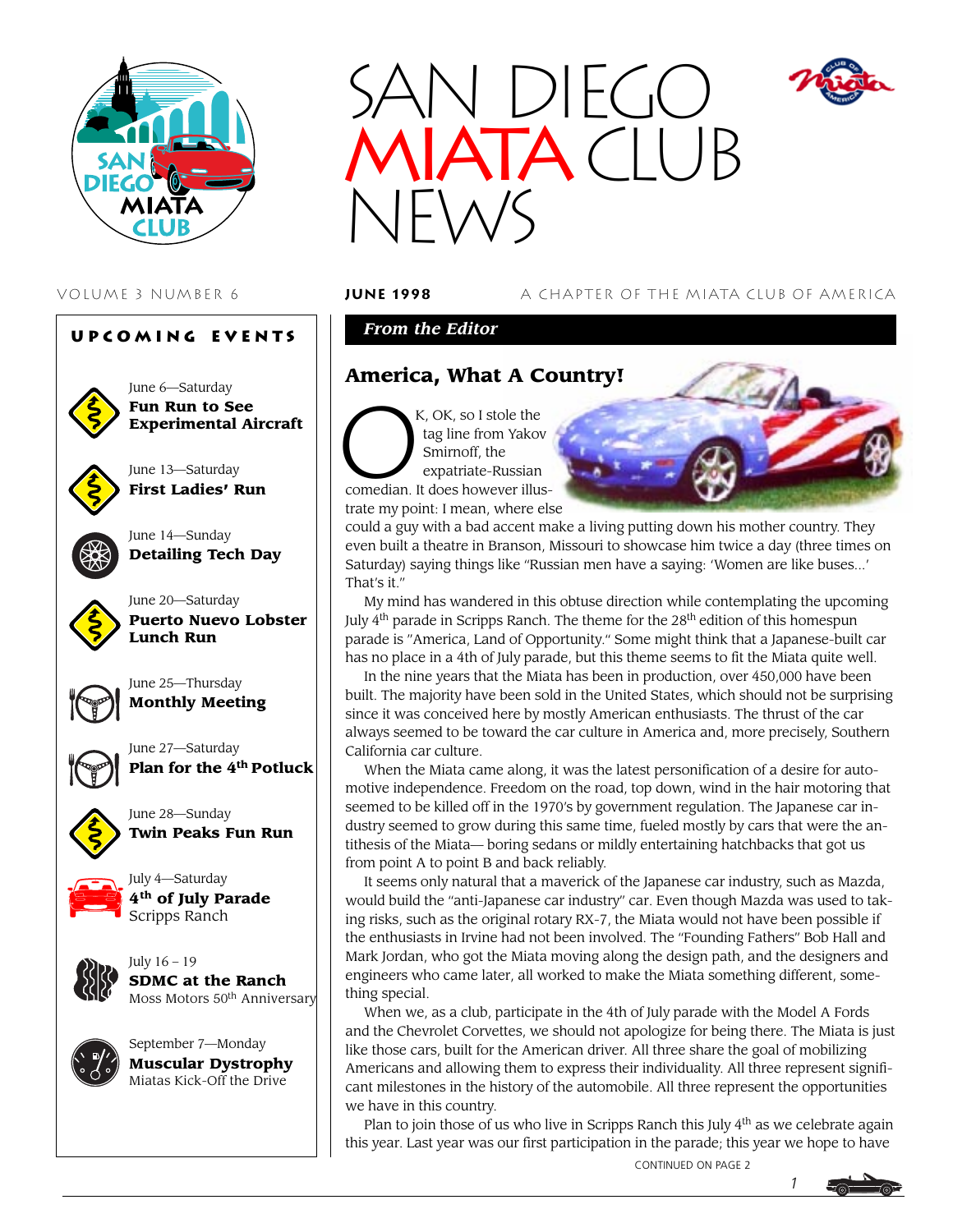#### From the Editor CONTINUED FROM PAGE 1

a record turn out (especially those blue cars). There is always strength in numbers.

Contact Diane Long, djaws@thegrid.net or myself, NevadaBob@miata.net , if you will participate in the parade. On Saturday June 27, Diane will host a potluck party to plan and make decorations for our Miatas. (See details in Meeting Places column on page 5) Joining in the parade is a fun way to support the club. Last year we won a third place ribbon, this year we hope to do even better!

Take care and HAVE FUN! —ANTHONY WILDE



## **Socalm events**

#### **Socalm Social— San Clemente**

Date: Tuesday, June 2 Time: 6:30 p.m.

Place: Sonny's Pizza and Pasta 429 North El Camino Real San Clemente, CA 92672 (949) 498-2540

Coordinators: Jon Martinez & Judy Powell, jontronics@aol.com A great place to meet Socalmers for dinner and camaraderie.

Directions: I-5 North, exit at Avenida Presidio and turn left. Turn right onto El Camino Real, Sonny's is on the right.

#### **Orange County Canyon Run**

Date: Sunday, June 7

Time: 10:15 a.m. departure, sharp!

Place: SavOn parking lot, Anaheim Hills

Run Leader: Gene Stanley, genes69@mail.idt.net

Directions: *From Coastal San Diego*— I-5 North to the 57 North. Then 91 East. *From Inland San Diego*— I-15 North, 91 (Riverside) Freeway West to Imperial Highway. Go North on Imperial and turn Right onto La Palma. SavOn is immediately on your left.

Details: A moderate-paced run through Santiago Canyon Road, the best scenic, twisty blacktop in Orange County.

# **Autocross at the Murph**



The following autocross events are *tentatively scheduled* to take place in the parking lot of the "Qualcomm Stadium at the Jack Murphy Sports Complex."

| Sunday, June 7 cancelled              |
|---------------------------------------|
| Sunday, June 21 cancelled             |
| Saturday, July 18 cancelled           |
| Sunday, July 19 <sup>*</sup> race day |
| Sunday, August 2  race day            |
| Saturday, August 22 race day          |
| Saturday, October 17 race day         |
| Saturday, October 31 race day         |
| Saturday, December 12 practice day    |
| Sunday, December 13 race day          |
|                                       |

\* The possibility exists that the July 19 race day will be cancelled, too.

#### To confirm autocross information call:

| San Diego SCCA Hotlines |  | $(619)$ 441-1333         |
|-------------------------|--|--------------------------|
|                         |  | (800) 360-4454           |
| Web page                |  | http://www.sdr-solo2.com |
| Rainer Mueller          |  | $(760)$ 439-0067         |
| John Godden             |  | $(619)$ 538-6165         |

### **Socalm Social— Fullerton**

Date: Thursday, June 11 Time: 6:30 p.m. Place: Mandarin Pavillion Coordinators: John & Gerry Conn, connjb@earthlink.net

#### **Southwestern Tour**

Date: June 14–22 Coordinator: Bill Bryant, (909) 595-1974

#### **Socalm General Meeting**

Date: Saturday, June 27 Time: 11:00 a.m. Place: Thousand Oaks Mazda

## **4th Annual— Three Miata Club Tech Day**

Date: Saturday, August 1 Time: 10:00 a.m. until after dark! Place: Conn's Home in Fullerton

Coordinators: John & Gerry Conn, connjb@earthlink.net

John and Gerry are members of VROOM, Socalm, and SDMC. Once again they are hosting a huge tech day and pool party. More info next month.

#### Socalm contacts:

President— K. Zack Broadbent, (714) 525-9065, racerzack@aol.com Club E-mail list: socalm@avatar.com

#### **Board of Directors**

President RAINER MUELLER (760) 439-0067 rainer@thegrid.net Vice President

VOODOO BOB KRUEGER (619) 486-4711 voodoo@miata.net

**Secretary** BARB SHEV (619) 679-0777 moooncalf@aol.com

Treasurer LAURIE WAID (619) 672-0782 swaid1@san.rr.com

Membership MARK BOOTH (619) 670-3789 markb@adnc.com

**Autocross** RAINER MUELLER (760) 439-0067 rainer@thegrid.net

Club E-mail Postmaster

CINDY PALOMA (619) 534-0969 sd-miata-request@cs.ucsd.edu Webmaster

ROBERT "JTBOB" HOLLAND (619) 549-4011 robert@caliban.ucsd.edu

Newsletter Editor

ANTHONY "NEVADABOB" WILDE (619) 693-8095 NevadaBob@miata.net Design and Layout TOM & STEPHANIE GOULD (619) 298-8605

stef@miata.net

#### **Notices**

THE SAN DIEGO MIATA CLUB is an official chapter of the MIATA CLUB OF AMERICA. We are a nonprofit organization whose purpose is to promote the enjoyment of— and enthusiasm for— the Mazda Miata.

*SAN DIEGO MIATA CLUB NEWS* is the monthly newsletter of the SAN DIEGO MIATA CLUB. Use of articles or stories by other MCA chapters is hereby granted, provided proper credit is given.

**Submissions to the newsletter** are welcomed and encouraged. Did you just add a new accessory to your Miata? How about writing a review and submitting it to the newsletter? Where possible, please send your electronic submissions to the newsletter editor, Anthony Wilde. Submissions can also be faxed to the club's dedicated phone line or mailed to the club's post office box. Submission deadline is the 15<sup>th</sup> of each month. Editor reserves the right to edit all submissions.

**Internet:** The SAN DIEGO MIATA CLUB has established a dedicated World Wide Web Home Page at http://www.sandiegomiataclub.org. The club has also established a members-only electronic mail list for those members with E-mail capability.

Dedicated 24-hour voice/fax phone line: (619) 670-7948

SAN DIEGO MIATA CLUB P.O. Box 2286 Spring Valley, CA 91979-2286

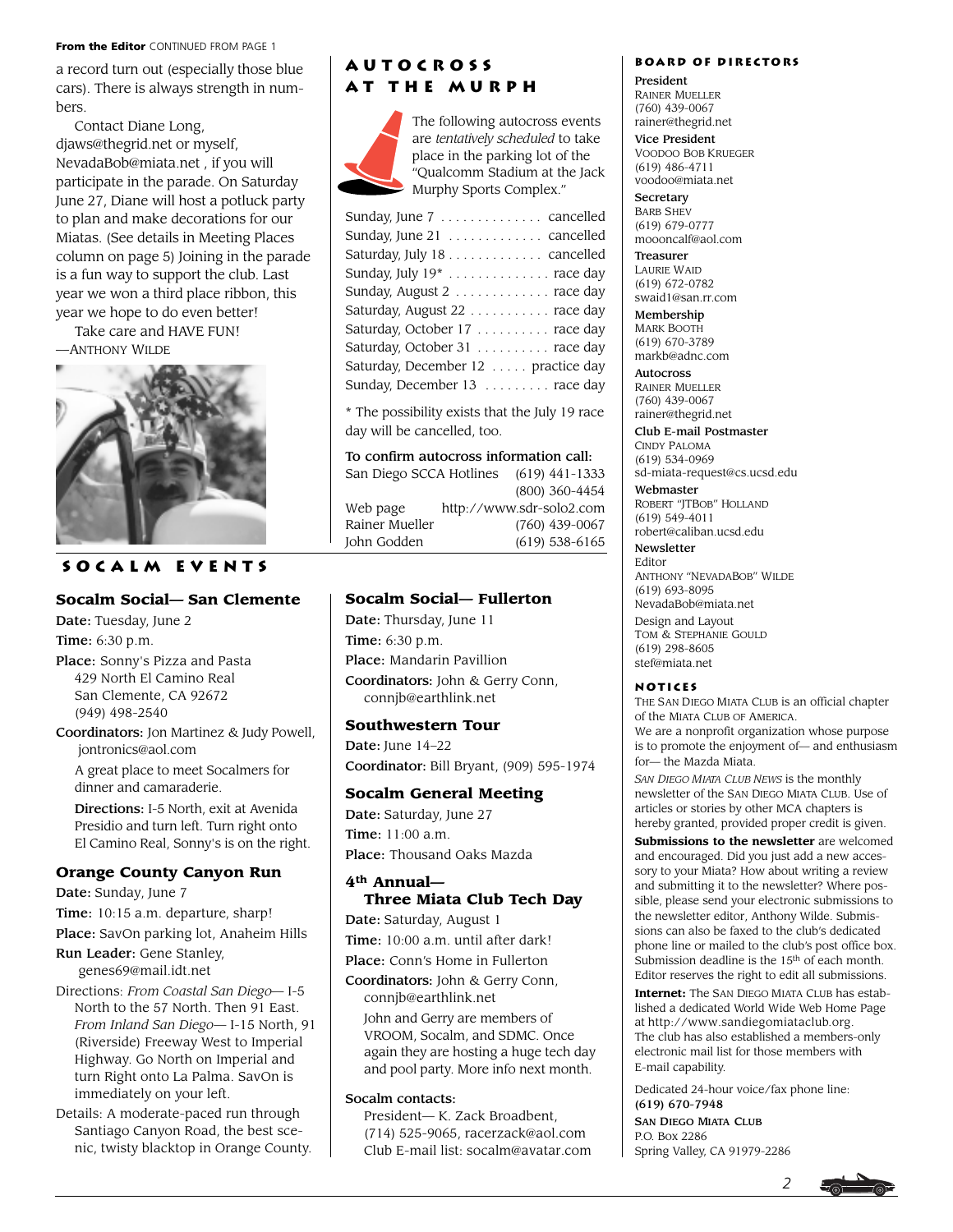#### **Run to See Experimental Aircraft**

Date: Saturday, June 6

Time: 9:00 a.m.— leave promptly at 9:30

- Place: Parking lot by Oscar's in Mission Valley, off Stadium Way and I-8
- Run Leader: Richard Scherschel,

miatazeke@aol.com

Lois and Dave Martin have invited the club to Brown Airfield to look at experimental aircraft and have lunch. Chapter 14 of the Experimental Aircraft Association is the world's largest chapter— kind of where the SDMC is heading. 50–60 of their members meet every weekend for lunch, and have kindly invited our club. Dave and Lois will be tied up preparing lunch. Therefore I, Richard Scherschel, "volunteered" to be the run leader. (How else am I ever going to get a set of those beautiful new club magnetics?)

We will the take a leisurely run over some nice twisty roads through the east county, arriving at Brown Field east of the Otay Border crossing around 11:00. Dave will then give us a  $\frac{1}{2}$  hour tour of the facility, including the aircraft and their unique hexagonal hangar designed and built by their club members. Come join us in this unique way to meet members of another club who are as dedicated to their sport as we, while driving some twisty roads in the process!

\*Important: RSVP for lunch by Tuesday, June 2nd. Cost is a staggering \$2.50 (including a soft drink). E-mail your RSVP to Richard (above).

#### **First Ladies Run**

Date: Saturday, June 13 Time: 9:30 a.m.

Place: McDonald's parking lot, I-805 at the Sorrento Valley/Mira Mesa Blvd. off-ramp (just northeast of the ramp)

Run Leader: Michelle Langmaid,

ed1@cari.net

Get to know your Miata with a casual drive up the coast to Dana Point. Experience fine dining at Cannons (\$15–20) with a breathtaking view of the Dana Point Harbor looking down the Southern California coast to San Clemente and beyond. Cuisine consists of fresh fish, salads, chicken, steaks, and pasta. We will stop and visit some boutiques and galleries in Laguna Beach (bring quarters for the parking meters). The next stop will be Laguna Hills Mall for *Deadly Desserts* (about \$3.50) before winding our way home. This will be a slow run with only a few twisty roads.

\* *Please RSVP* to Michelle to assist with final planning; however, you will still be welcome even if you forget. Also please let her know if you would like to come but need a ride. We would love to have you with or without a Miata to drive. Men are welcome too!

## **Detailing Tech Day**

Date: Sunday, June 14

Time: 10:00 a.m. to 3:00 p.m.

Place: Barb and Elliot Shev's home, 14425 Trailwind Road, Poway

*Directions:* I-15, Rancho Bernardo exit EAST. Continue for about 5 miles. The first street on your left after Lake Poway Road (signal light) is Trailwind Road.

Tech Leader: Elliot Shev, cranial@aol.com

Car care techniques demonstration: cleaning, polishing, and protecting, as well as how to correctly fill a rock ding. The worst looking Miata will get a free polish and wax job! After the demo, we'll detail our cars and swap tips.

Also Elliot will help install CB radios and match members' antennas to their radios for maximum performance! Please bring:

- Your own detailing compounds. Lots of soft cotton terrycloth (double rinse all terrys)— If you bring a buffer, include a very long extension cord.
- A pre-washed car
- A picnic lunch
- Optional: Swimsuits and Towels

#### **Puerto Nuevo, Baja California Lobster Lunch Run**

Date: Saturday, June 20

Time: 9:00 a.m.

- Place: Auto museum parking lot, Balboa Park (access: Presidents Way— West of Park Blvd.)
- Run Leader: Jack Monaco,

(619) 239-2699, monaco@home.com Since this run will be out of the country, (read as outside the Continental United States) you should check with your insurance company as to the extent of your coverage. We will make a rest stop at San Ysidro prior to crossing the border, to afford you an opportunity to purchase Mexican Insurance. You will also be required to sign a waiver of liability to SDMC.

After crossing the border at Tijuana, we'll take the Rosarito-Ensenada Toll road (Mexico 1) into Rosarito Beach,

## **Upcoming National and Regional Events**

# June 13–14, 1998

Bear Valley Run Bay Area Miata Club weekend fun run Contact Fern Buchanan, (408) 338-2507 jbucha9435@aol.com

### July 16–19, 1998

Moss Motors 50th Anniversary Festival

Flag Is Up Farms, Santa Ynez Valley, CA *Free,* if you arrive in a Miata or a British sports car! (800) 472-9445

Rallyes, Funkhana, Hayrides, Jackson Racing's DynoJet, Bar-B-Q, Karaoke night, lots of shopping and prizes

July 18–19, 1998

### Cool Weekend on the Coast

Redwood Coast Miata Club, Eureka, CA Two-day Autocross held in conjunction with the Redwood Coast Sportscar Club and/or a fun run on the  $18<sup>th</sup>$ , Poker Rallye on the 19<sup>th</sup>. Dinner and awards.

Registration–\$30 per car, Autocross–\$10 per driver, per day, novice; \$15 per person, per day, experienced autocrossers. Poker Rallye–\$5 per player. Contact: Austin, calife@reninet.com or

(707)-826-9006 for a registration packet

July 31–August 2, 1998

## Deals Gap '98

Smoky Mountains, TN–NC

Run the gauntlet of Deals Gap twisties— 318 turns in 11 miles. No registration, more information: www.dickson.net/ doc/dealsgap/gap98.shtml

## August 14–16, 1998

25th Annual Monterey Historic Races Laguna Seca Raceway, Monterey, CA (800) 327-7322 http://miata.net/calendar.html

## September 18–20, 1998

"Rock Around the Clock" SAMOA's 9th Annual Gold Rush Sheraton Hotel, Rancho Cordova, CA Driving events, speakers, dinners, fun! (916) 646-4435 or mcmxv@pacbell.net Web site: www.mindsync.com/ hugoandnoelle/gr\_index.htm

November 13–15,1998

## Coronado Classic Speed Festival

San Diego Miata Club is planning events to enhance this historic race weekend.

May 6–9, 1999 (tentative date) Miata 10<sup>th</sup> Anniversary Celebration Lone Star Miata Club (Dallas/Ft. Worth) The MCA sanctioned event for '99

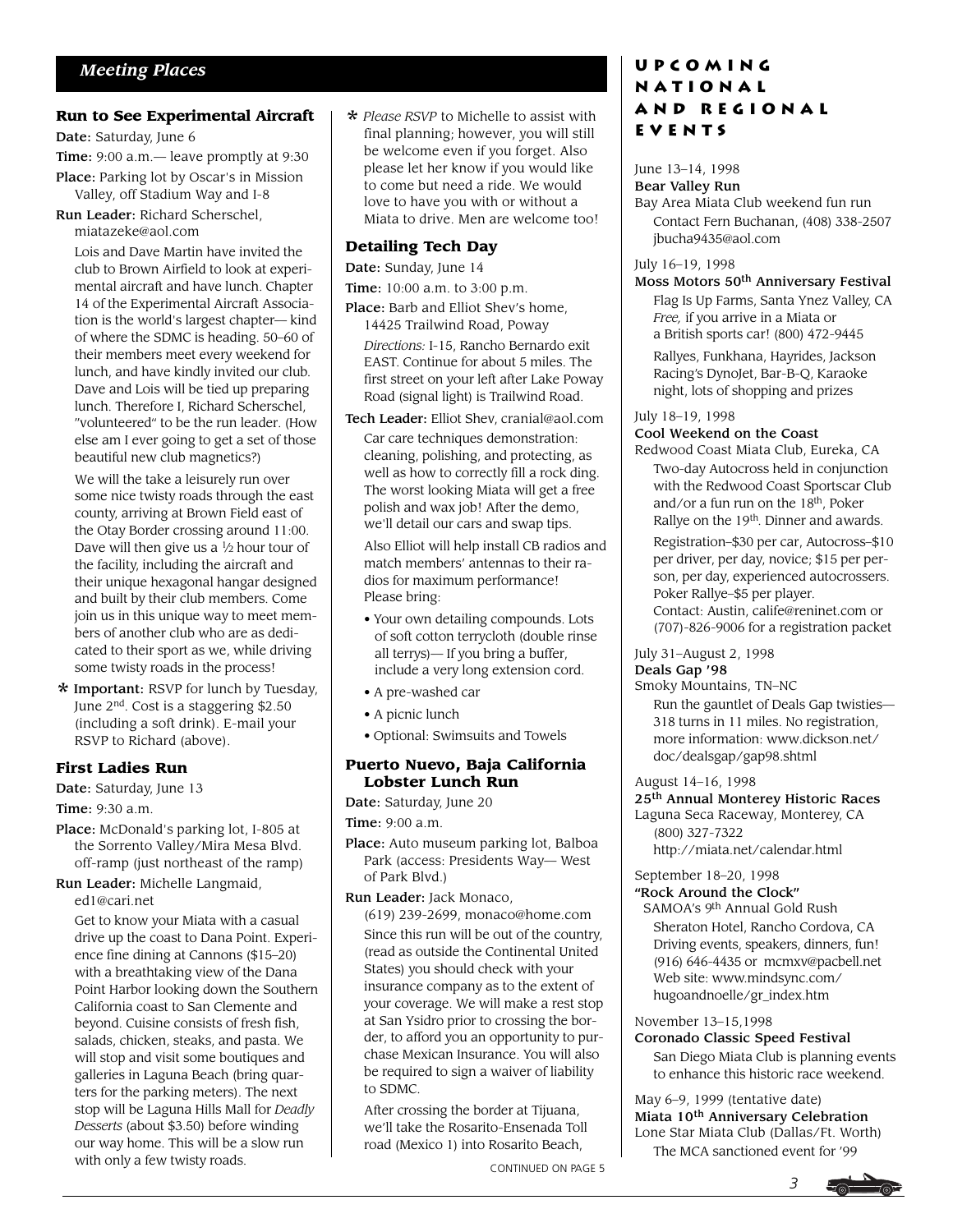## **Miatas in the Mist**

 $\bigvee^{\text{May }2,1998}$ hen four Miatas pulled into the Oceanside meeting place at 6:30 a.m. the sky was cloudy, but not alarming. SDMC optimists PHIL DAOUST, VOODOO BOB and VICKY KRUEGER, LEN GARTH and navigator CAROL DI BELLO, and STEF and TOM GOULD were on our way to join Mike Simmon's Wildflower2 Socalm rerun in the Santa Monica Mountains. We toured up I-5, took the Toll Road to Long Beach to the 405 in good order until showers started, followed by crunching OTM fenders and snarled traffic. Those of us (50%) with tops down threaded through, dodging raindrops. A brief sighting of KATHIE and LYNN MCCLELLAND also heading north, but we lost them continuing up the 405. At Phil's suggestion, we went west on the Santa Monica Freeway and up the Coast Highway to Topanga Canyon, thence to the meeting place in Calabasas, a route that avoids a lot of the dreaded LA slog (take note for the

future—the Ranch and Monterey).

Breakfast over, the group of about 18 drivers and their passengers met with Mike and received his thoughtful detailed run instructions, complete with botanical notes. Topanga had been a revelation for us southerners—wow, neat road—and the run to follow was a literal eye-opener. We think we have some great roads, and we do, but at least on this day the roads were great and the OTM traffic a lot less than San Diego County. The scenery was equal parts churned-up-don't-forget-it's-earthquake-country and lush greenery. Wildflowers bloomed in profusion, with specialized varieties colonizing the burn areas. Native son Phil said he'd never seen it so colorful.

The only kink in the program was the low clouds that shrouded the crests of the mountains—visibility would drop to zero and rain would patter down as we climbed up the canyons splitting off of Mulholland Drive. Down the canyons and the air would clear, sometimes with clear sky patches as we rolled down to

PCH for a stretch to get to another canyon going up with twists to the mists. Keeping moving, some of us carried on dodging showers with tops down.

A stop at the Paramount Ranch to briefly check out the sets for *Quinn, Medicine Woman,* and a swing by movieperfect Malibou Lake were highlights before stopping for barbecue at the Canyon Grill where Mike's wife Sherry joined us.

We ran a few more canyons, then a pit stop at Neptune's Net restaurant at the foot of Sycamore Canyon (waterfall, yeah!). At this point the next loop of 40 miles or so would end up on 101 above LA, and the SD crew decided we would retrace PCH to head home and avoid the Valley traffic. Len and his passenger were lured away by the seafood, so three cars broke for home. A splendid run, indeed—less rain, we understand, than Wildflower1— but when nature smiles upon the flowers, we have to put up with some drips.

—TOM GOULD

# **Highway Signs Point To the Past** *San Diego Union Tribune*—May 15, 1998

Oceanside gloried in its history yesterday afternoon. The movable feast at Mission Avenue and Coast Highway unveiled the sign that someday may, God and Henry Ford willing, mark old Highway 101 from the Mexican to the Canadian borders. In a matter of days, these big beige beauties (with the old black-and-white shield inset) will hit you smack in the eye as you motor through downtown Oceanside.

The city also took advantage of National Preservation Week to dedicate an authentic El Camino Real bell at the intersection. A statewide effort is under way to restore these nostalgic landmarks from Sonoma all the way to the tip of Baja California.

Appropriately, colorful cars fanned around the dignitaries yesterday, a sort of chrome chorus line: a vintage Oceanside police black-and-white (a '41 Plymouth), Model A coupes, gleaming hot rods and a bright rainbow of Miatas.

When the PA system failed, Mayor Dick Lyon and other dignitaries

addressed the sun-bathed crowd from a police cruiser's microphone. If there were a soundtrack, it would have been the Beach Boys. Or even better, the early-'50s pop song that repeats this unforgettable line: "He drove a hoppedup cycle that took off like a gun./That fool was the terror of Highway 101."

Good vibrations aside, historic 101 signs and the graceful bells are mere roadside trinkets, curios for buffs, unless they seize the collective imagination. It took a certain promotional magic for Route 66 to spawn five overseas clubs in addition to numerous domestic organizations. The great vehicular western migration during the Depression (and later) evokes free-verse poetry with cheesy diners and wind-blown gas stations and Burma-Shave signs figuring in the open-road imagery. To husband the same passion about El Camino Real and Highway 101, the region must look carefully and value what it sees.

The bells, which date back to 1902, are the links between the 21 missions, the first model homes of California.

Every fourth-grader in California's schools learns this. The bells, once they're in place, should help us to never forget.

As for Highway 101, the importance is its role in the rich and gaudy— and dangerous— California car culture that came to life on this luminescent stretch of asphalt, formally designated as Highway 101 in 1925.

The old 101 diners. Quonset huts in Solana Beach. Neiman's in Carlsbad. The Del Mar Racetrack. The nostalgic imagery is still there — if eyes are peeled and minds sharpened.

But the danger is that the old roads movement will be limited to a cabal of old-timers pining for their top-down youth. Yesterday, I had breakfast with a middle-aged lawyer who arrived here in 1973. The bells don't toll for him, his blank look said. Highway 101, the coast's beach-blonde drag queen, means nothing to him, he confessed.

The goal is to open his eyes, wide. —LOGAN JENKINS

Copyright 1998 Union-Tribune Publishing Co.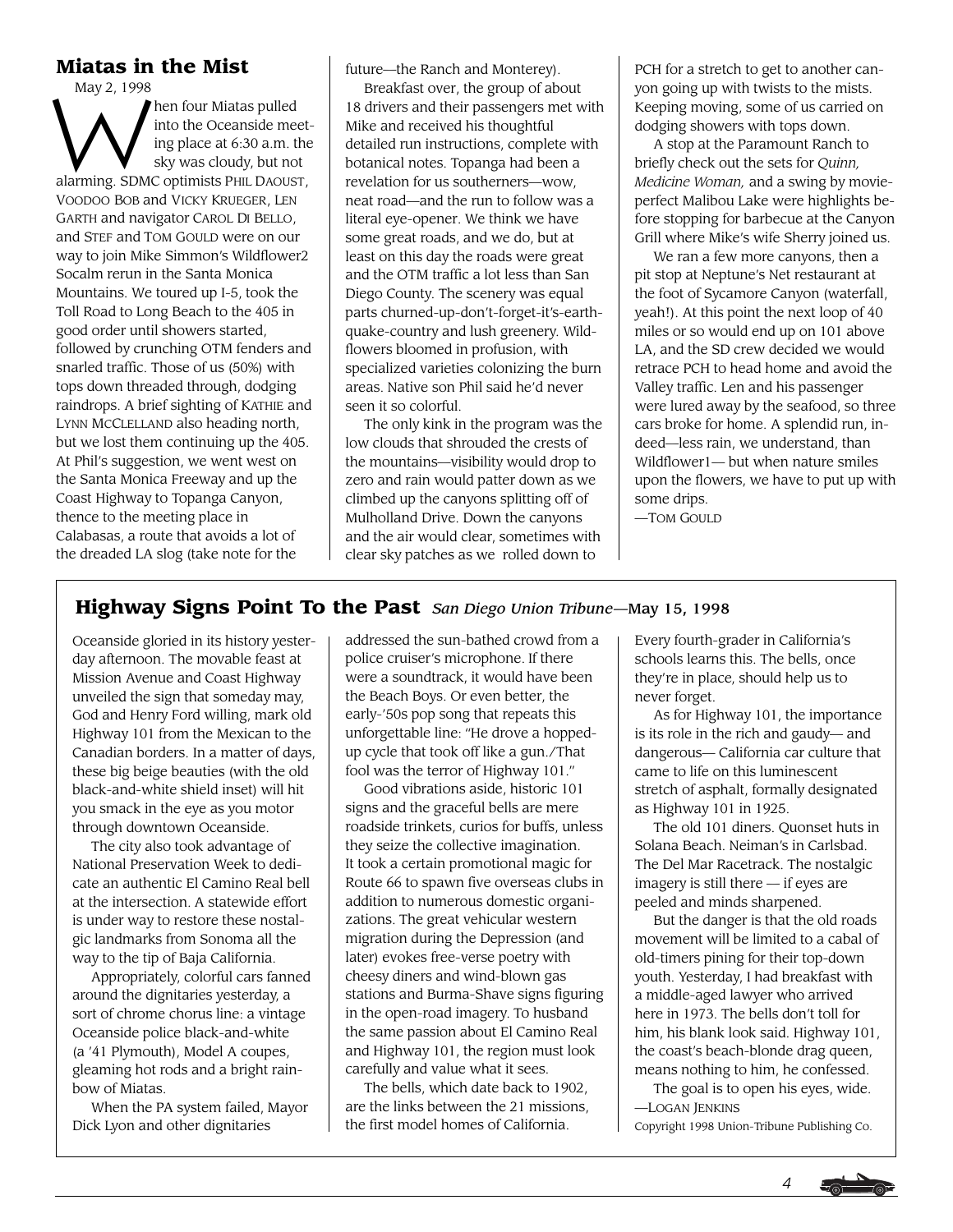#### MEETING PLACES CONTINUED FROM PAGE 3

then continue along the Old Road to the village of Puerto Nuevo. Jack reminisces that on his first trip to Puerto Nuevo over twenty years ago, it was a sleepy fishing village perched above the Pacific, with two small family-run restaurants where the señoritas dropped live lobsters into cauldrons of boiling lard. Times have changed— last year over 840,000 lobsters were deep fried. Nothing hits the spot after a topdown jaunt, like an ice-cold Pacifico Cerveza and a steaming hot lobster taco slathered in hot sauce and fresh lime! You can expect to pay \$16.00 for a medium lobster. (For more information: sandiego.sidewalk.com/link/17083)

After a long relaxing lunch, stroll the village. At this point you will have the option of heading north, shopping in Rosarito Beach and crossing back into the US before dark, or you can follow Jack south to Ensenada. If you plan on making the trip to Ensenada, SDMC suggests you make reservations in advance to insure a place to stay. The San Nicolas (phone 011-52-6176-1901) is a clean and modern motel with a nice pool and plenty of parking (or search the net for other Ensenada motels).

#### **Monthly Meeting**

Date: Thursday, June 25 Time: 6:00 p.m. Place: Boll Weevil 9330 Clairemont Mesa Blvd. (At Ruffin Rd.), San Diego (619) 571-6225

This event is the single best way to meet your fellow club members, ask questions, share stories, etc. Don't miss the fun!

#### **Pre-Parade Planning Party and Potluck**

Date: Saturday, June 27

Time: 3 p.m.

Place: Scripps Ranch

Coordinator: Diane Long,

djaws@thegrid.net

Get together to prepare decorations and plan our assault on the Scripps Ranch July 4th parade. Bring ideas, decorations (no bubbles this time), scissors and a dish to share at the potluck.

#### **Twin Peaks Fun Run**

Date: Sunday, June 28

Time: 9:30 a.m., leave at 10:00 a.m. sharp

- Place: North County Fair parking lot under the large sign near the I-15 (Via Rancho Parkway exit).
- Run Leaders: Jean Terio and John Neumann, jterio@ucsd.edu

We have planned a day full of twisting, curving, climbing roads from the peaks of Palomar to Laguna's lofty lookouts.

We begin our journey in Escondido with a run through town toward the base of Mt. Palomar; then the fun begins as we climb 20 miles to the Palomar Observatory. Once we reach the top we will take a quick break to see the Hale telescope and enjoy the view from 5550 feet. Then we will head down the mountain and around Lake Henshaw.

We will drive through Julian to give the tourists an eyeful of our great club and begin the second ascension to the top of Laguna, which is over 6000 feet! Just after we reach the top we will stop for a late lunch at the Pine Valley Community Park. Plan to picnic or stop at the famous Frosty Burger across the street.

After lunch you can hop down to I-8 for a quick drive home, or continue on through the second half of the journey and yet another curvy strip we have mapped out back up to Escondido. Don't forget your sunscreen and your sweatshirts —it gets cold at those altitudes! Also make sure you have a full tank of gas for this run. This guarantees to be an exciting journey through the Southern California forests!

#### **4th of July Parade**

Date: Saturday, July 4 Time: 8 a.m.— DON'T BE LATE!

Place: Scripps Ranch

Coordinator: Diane Long, djaws@thegrid.net

This is our second year participating in the annual Scripps Ranch Parade—it's fun and crazy with baby carriages, lawnmower drill teams, etc. ending with a community picnic at Hoyt Park. Prizes will be awarded at the park, every Miata will receive a ribbon! Bring along your own picnic or take advantage of the food stands at the park for lunch.

# **El Camino Real Bell On Historic 101**

May 14, 1998 May 14, 1998

Cafe in Oceanside was the place where eight Miata enthusiasts gathered for lunch before

taking part in the City of Oceanside's dedication of the Coast Highway as part of Historic Route US 101.

You've probably heard about the Historic Route US 66. We had a part in a new movement working on the same for Highway 101, which runs from the Canadian border near Seattle all the way to the Mexican border south of San Diego.

Part of Highway 101 covered or paralleled the royal road, better known as El Camino Real. The route was once delineated with road marker bells, and one of these original bells was rededicated at the corner of Mission Avenue and Coast Highway. The festivities featured a bevy of politicians, dignitaries, historians, chamber of commerce types, road worshippers, reporters, antique cars and trucks— and Miatas.

We were invited to bring our Miatas (whose number had grown from eight to eleven) onto the grass of the park to serve as a colorful background (along with some interesting antiques, a 1941 police car, and rods) for the event. After the rededication we joined a parade as it circled South down 101, West to the ocean, and back to the park...with no stops for lights or signs; police waved us right on through, and held traffic. Pretty cool, indeed, for the few of us who could take part in the mid-week, mid-day celebration in Oceanside for the "Historic Route  $101$  "

All this fun— and we were rewarded with Coca-Cola in old-style glass bottles, chocolate chip cookies and Highway 101 T-shirts!

El Niño was good to us. Rainer turned the celebration into an impromptu run through the green North County backroads! Sure made my day to drive... ahem..."quickly" over and around the twisties. Little Gopher Canyon is right up there on my E-ticket list.

Sure was nice playing hooky! Thanks again for the fun day, Rainer! —FRANK SHINE

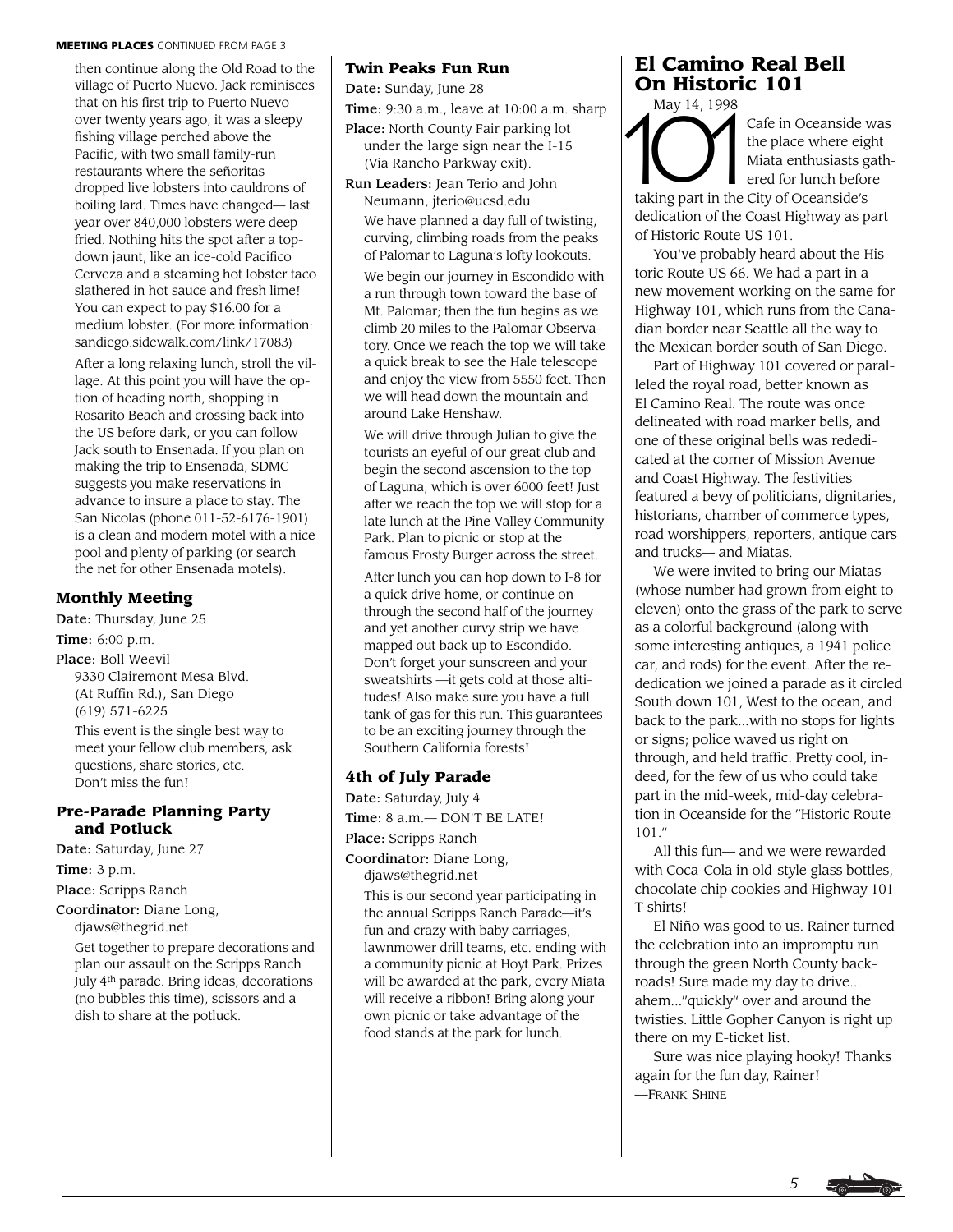

 $\sum_{t=1}^{(x)}$ May 9, 1998 ur biggest THANKS go out to the 36 hardy people in the 25 cars that braved the threatening weather to go on this, our first Fun Run for the SDMC! We had planned this run for weeks, and fretted about not only the weather, but also the possible closing of Highway 94 for the "threatening-to-fall-anytime" boulder problem. As it happened, Caltrans was out there with a "cherry-picker" and a flagman when we went by, shoring the rocks up some more! This was complicated even more by the fact that the Motor Transport Museum is only open the 2nd Saturday of each month, and the Club's rapidly-filling calendar of events didn't offer much chance of rescheduling this run!

However, I had a really good experience doing this Fun Run despite the less than top-down weather, and the group really seemed to have a great time.

MY SPECIAL THANKS TO: ART HAMILTON and PHIL DAOUST for convincing me that I really needed a CB to lead the run (it came in VERY handy to round up the strays!), Art for loaning me the CB and antenna, Art again for rounding up the SOCALM crew at the starting point (I goofed on the directions— DOH!), the four SOCALM member cars (and people!) for driving all the way down here, MARINER's able crew (SCOTT and



JOANNA LANGHOFF) for installing & testing the CB, and relaying messages back and forth (as I couldn't always hear the others; MARINER has "bigger ears," said Scott), STEF GOULD for making sure everyone who came along was checked in on the list of names, both RAINER MUELLER and ZACK BROADBENT for making this a "Double-Club-Presidential" run, BRAD BROWN (the San Diego one) for the great pictures on his website, the other Brad Brown (the SOCALM one) for coming along and thereby confusing and amusing the whole group, GARY (GERHARD) RÖÖSLI from Switzerland for making this an international group, KATHIE and LYNN MCCLELLAND for their usual generous praise and smiles, JEAN TERIO & JOHN NEUMANN— whose enthusiasm and sheer delight at the clues and the places we visited assured this nervous first-time run leader that I had made some good choices.

Others in attendance were KEN BARTON, TONY and MARY BEECHER, RON BOLLES, SAL and GERI CAUSARANO, TOM GOULD, ROBERT "JT BOB" HOLLAND,

ED and MICHELLE LANGMAID (who took some great photos along the way!), DIANE LONG, the ever-pleasant JON MARTINEZ and JUDY POWELL (who come to nearly every SDMC function from their home in San Clemente!), our able E-mail Postmistress CINDY PALOMA, RANDY and SUSAN RHODES, DR. DAVID SHAPIRO, ELLIOT SHEV (who helped "round up the dogies" riding sweep with Phil), and TOM THOMPSON. (My apologies if I left anyone off this list!)

Also along for the ride was our friend Dr. Phill Rector and his son Robbie, who are not yet members, but *swear* they're going to join real soon! (For the record, Phill bought his '93 Black & Tan new, introduced me to the joys of Miatadom, loaned us many issues of *Miata Magazine* when we were shopping for our used '94, and even told me about this club. Now, don't you think it's *way* past time he joined us officially??) ...and everyone else who came along and had  $finI$ 

In addition to the Rusty Trucks (and finding out more than we ever needed to

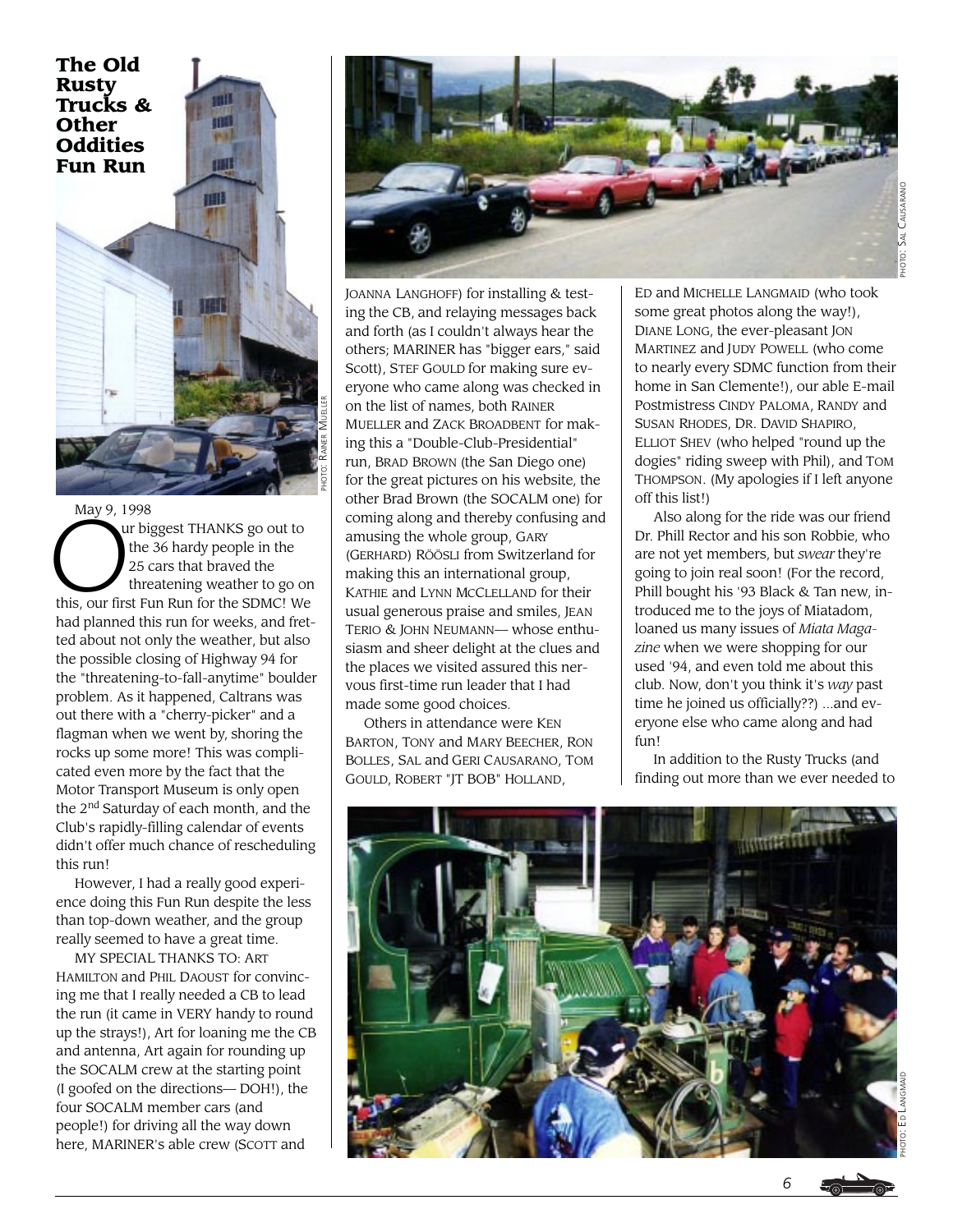

know about Feldspar— just ask anyone who went...), we had fun figuring out the various "clues" that were sprinkled liberally (and sometimes too close together oops!) throughout the run directions. We traversed the county's southernmost through route, from the shores of San Diego Bay to the Imperial County line and beyond! We saw Border Patrols galore, the border crossing at Tecate, Barrett Cafe (cholesterol capital of the world!), Lake Morena County Park (our picnic stop; lucky for us the rain had stopped), "oddities" beyond anyone's belief, and the delicious Wisteria Candy Cottage (just ask Rainer about the delectable sights there!)— run by the third generation of candy makers. We ended the official part of the run at the Desert View Tower, a historical landmark rest stop, antique store, and kitsch folk art "caves" with carved and painted animals. It was sunny (finally!) and windy at the end of our run, as we went over the answers to the clues and groaned at several!

I meant to announce at the end of the run the reason for Steve's absence. His



98-year-old grandmother passed away early that morning, and we got the news just as we were leaving the house. She lived independently for all of her 98 years, and went after a brief illness, with Steve's parents attending to her at their ranch very near the Tecate border crossing we visited during the run. He sends along thanks to the people who were

kind enough to send messages and cards of condolence to him.

We thank those who braved the elements this time. We look forward to seeing many more of you during much better weather at our Annual Pool Party and Potluck at our home the afternoon of Sunday August 23rd !

—FRANK SHINE (& STEPHEN DELONGE)





*7*

PHOTO: BRAD BROWN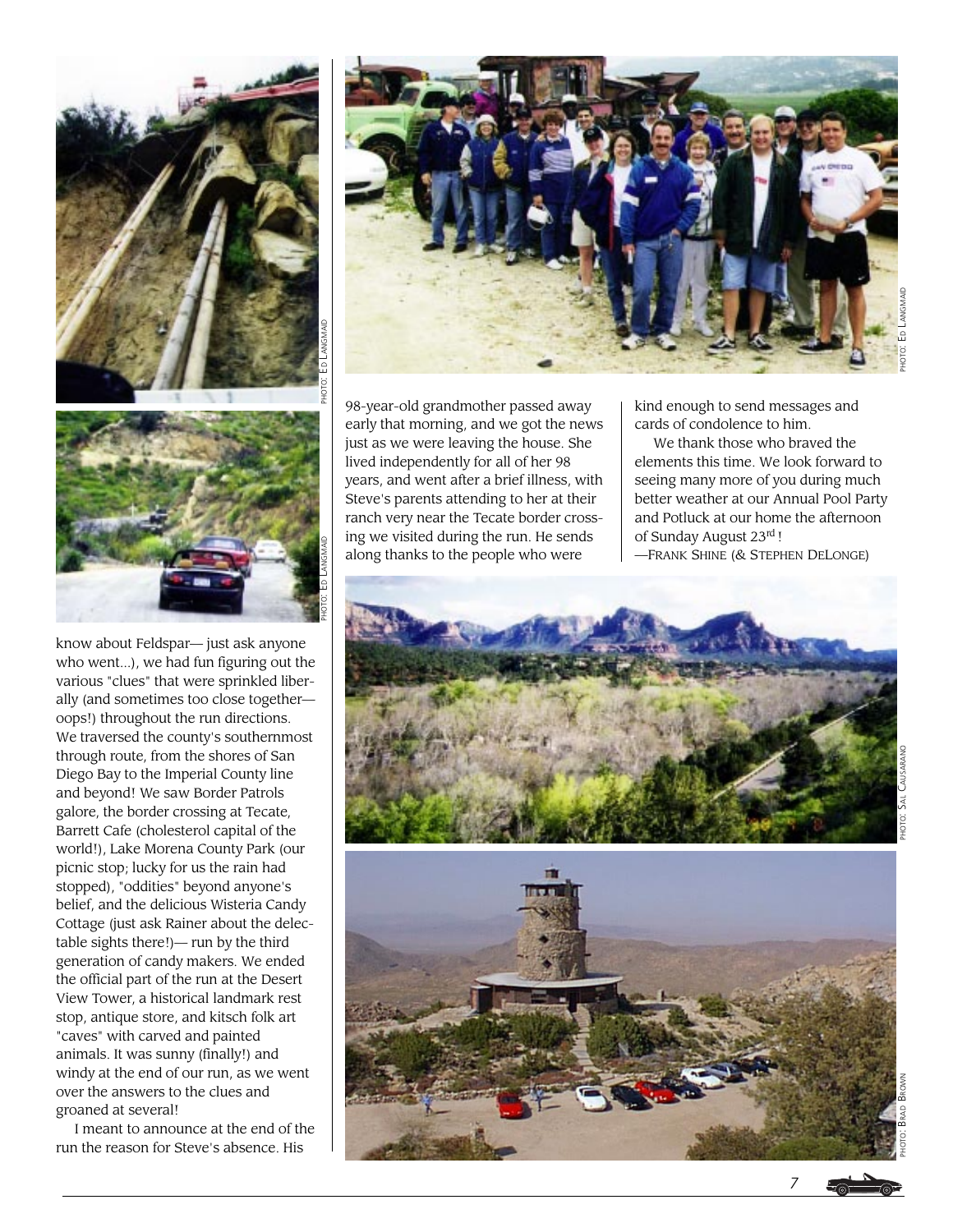

# **Member Profile**

LAURIE AND STEVE WAID

Joining this club was not my idea! Steve and I first drove a Miata in Phoenix on a getaway weekend in 1990. But we squelched the love at first drive because of kids still in college and practical thoughts, and went on driving our normal grocery getter and grandma transport vehicle. Finally, a couple of summers ago, on a hot night in Escondido (at Cush) we took the leap and have been on the road ever since (well, almost).

Having had my fill of groups and committees (from Little League to PTA and everything in between!) I resisted the idea of joining a car club. We had been in another car club and I didn't fit the profile. We like to drive, not look, at the cars. However, when I first hit the internet and found all the fun stuff attached to SDMC, I couldn't wait to join. I wanted those toys! Mark called us within 3 hours of receiving our internet application. His infectious enthusiasm made us feel wanted and welcome, so we eagerly awaited our first meeting.

The rest is history. The overwhelming friendliness of the group hooked me immediately. Steve is still shaking his head in surprise. We had made the decision to make this a "couples" thing for us— now I go even if he can't. After 31 years of marriage we love being together, but we like being together even more in our Miata!

A little family background: Steve and I both grew up in Arcadia, California. Steve graduated from Cal Poly Pomona and I got my MRS degree after 2 years at Whittier College. We have two grown kids, a son-in-law and 2 granddoggies

(Rottweilers) that all live within 20 minutes of our Rancho Penasquitos home. We see them often, but they like the fact that Mom and Dad have a life too, and schedule visits around Miata Club events. Steve is an accountant, Director of Finance for California Furniture Collection in Sorrento Valley. The Miata is his daily transport— he usually drives off in the morning with top down and cowboy hat on. During Christmas he entertained the other commuters with Christmas lights on the car and a furry plaid Santa's hat. He loves that car, 117,000 miles and all, and says it makes driving to work even fun. I am the office manager for a CPA firm in Escondido trying to stay ahead of 17 accountants. I love to entertain, cook and travel. I also love to drive the Miata when allowed. I have driven most of the tough twisty roads that we all know and love. Someday Steve is going to get out of the way so I can drive on a run.

I consider it an honor to be the club treasurer. My "slave accountant" and I want to contribute to the SAN DIEGO MIATA CLUB'S success. We both enjoy all the wonderful people we have met and look forward to many more good times! —LAURIE

*To be included in our on-going series of Member Profiles, write a short (200–300 word) introduction and mail (or E-mail) it with a photo (your face should be large enough to be recognized) to the Club P.O. Box or give it to a board member at an event. — Your photo will be returned.*

# **New Members!**

The following are the new members since the last newsletter:

**Brenda Breen** San Diego 1994 Black

**Frank Cavanagh** San Diego 1994 Laguna Blue

**Carol DiBello** Vista 1995 M (Merlot)

**Valarie Goodkin** Oceanside 1995 Black

**Bruce & Leigh Harmer** San Diego 1992 Black SE

**Michael Hill** Long Beach 1990 White B

**Kristine Krabbenhoft** San Diego 1992 White B

**Doug Kvandal** La Mesa 1995 M (Merlot)

**Mary P. Martel** Encinitas 1991 White B

**Gale Mead** Oakland 1996 Montego Blue PEP

**Wayne Plemons** San Diego 1993 Red B

**Gerhard Röösli** Switzerland 1995 White

**E. Mark Shusterman, M.D.** San Diego 1997 M (Marina Green)

**Joel & Prima Zarza** Escondido 1997 Red

The following members have renewed since the last newsletter:

**Robert T. Hyland Sandy La Fond Kathie & Lynn McClelland Cathy & Jim Phillips Richard & Sylvia Somerville Tom & Dona Thompson**